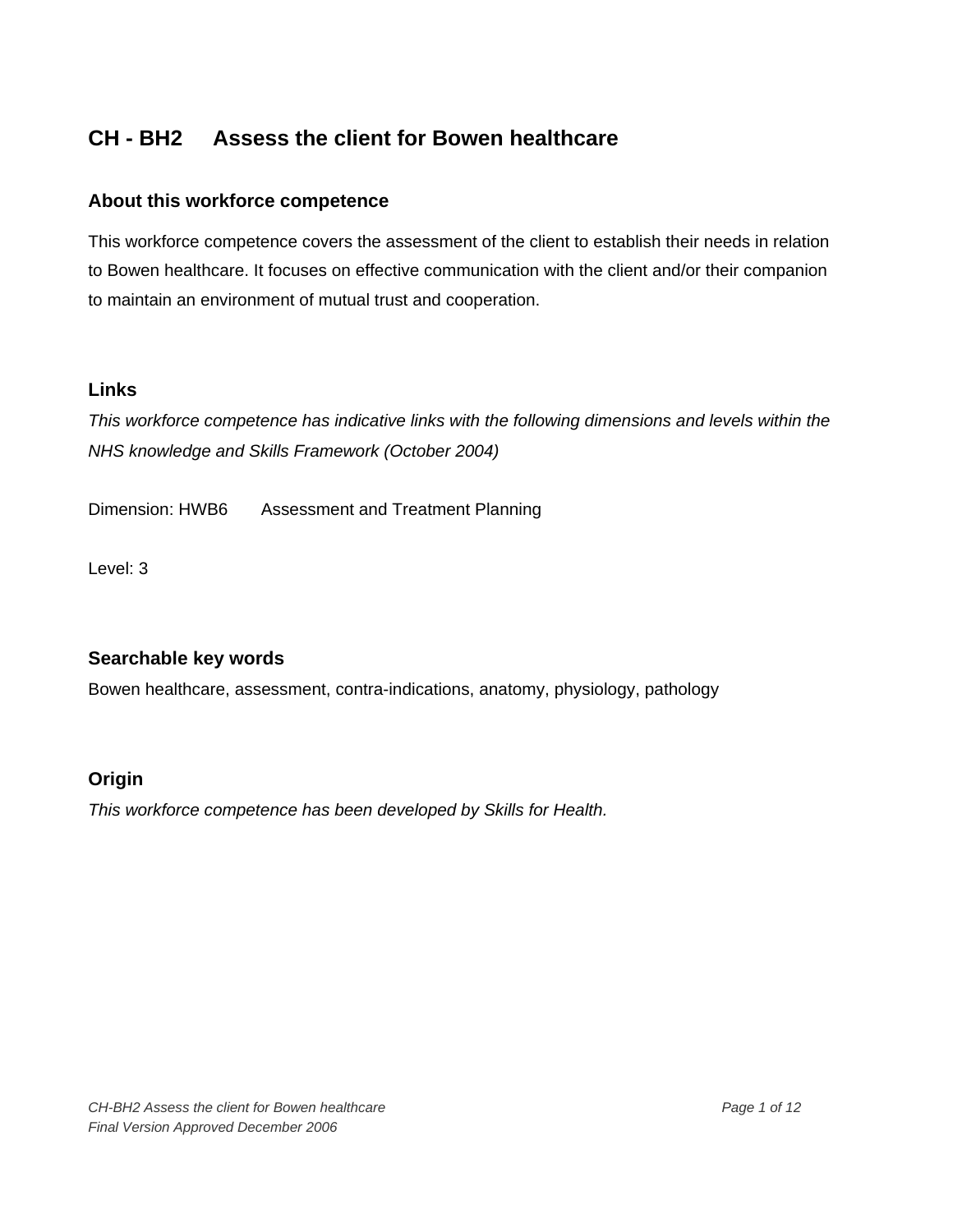# **Glossary**

*This section provides explanations and definitions of the terms used in this workforce competence. In competences, it is quite common to find words or phrases used which you will be familiar with, but which, in the detail of the competence, may be used in a very particular way.* 

#### **Scope**

*This section provides guidance on possible areas to be covered in this workforce competence.* 

| Communicate                     | may include:                                                |
|---------------------------------|-------------------------------------------------------------|
|                                 | a) speech                                                   |
|                                 | b) actions, gestures and body language                      |
|                                 | c) space and position                                       |
|                                 | d) the written word or illustrations                        |
|                                 | e) specialised professional hand contact                    |
| <b>Confirm individual roles</b> | may include:                                                |
|                                 | a) the client's identity                                    |
|                                 | b) the companion's identity                                 |
|                                 | c) the role which the client wishes their companion         |
|                                 | to have and the information the companion<br>should receive |
|                                 | d) the identity and roles of any practitioners present      |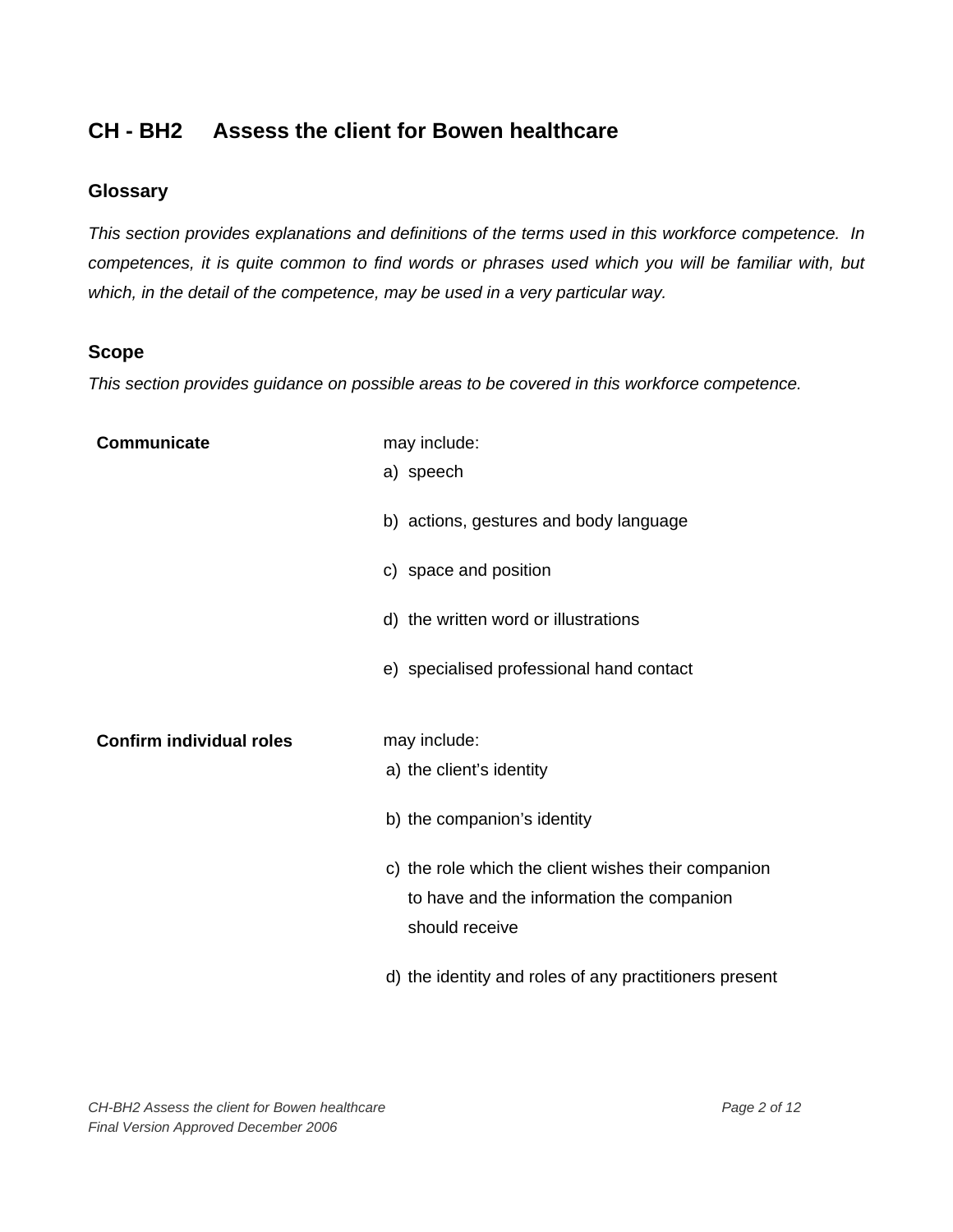| <b>Contra-indications or restrictions</b> | may include:                                                                                                                                                             |
|-------------------------------------------|--------------------------------------------------------------------------------------------------------------------------------------------------------------------------|
|                                           | a) pregnancy                                                                                                                                                             |
|                                           | b) substance abuse                                                                                                                                                       |
|                                           | c) any other treatment / medications currently<br>being undertaken                                                                                                       |
|                                           | d) lack of mobility - for example due to: hip<br>replacement; respiration problems; age                                                                                  |
| <b>Explore</b>                            | may include:                                                                                                                                                             |
|                                           | a) history of the client's health, effective<br>functioning and well-being (physical, emotional,<br>psychological) including any particular<br>conditions and treatments |
|                                           | b) lifestyle including diet, exercise and attitude                                                                                                                       |
|                                           | c) work history                                                                                                                                                          |
|                                           | d) social, educational and family history                                                                                                                                |
|                                           | e) environmental factors                                                                                                                                                 |
| Initial approach and manner               | may include:                                                                                                                                                             |
|                                           | a) appearance                                                                                                                                                            |
|                                           | b) body language                                                                                                                                                         |
|                                           | c) behaviour                                                                                                                                                             |
|                                           | d) posture and gait                                                                                                                                                      |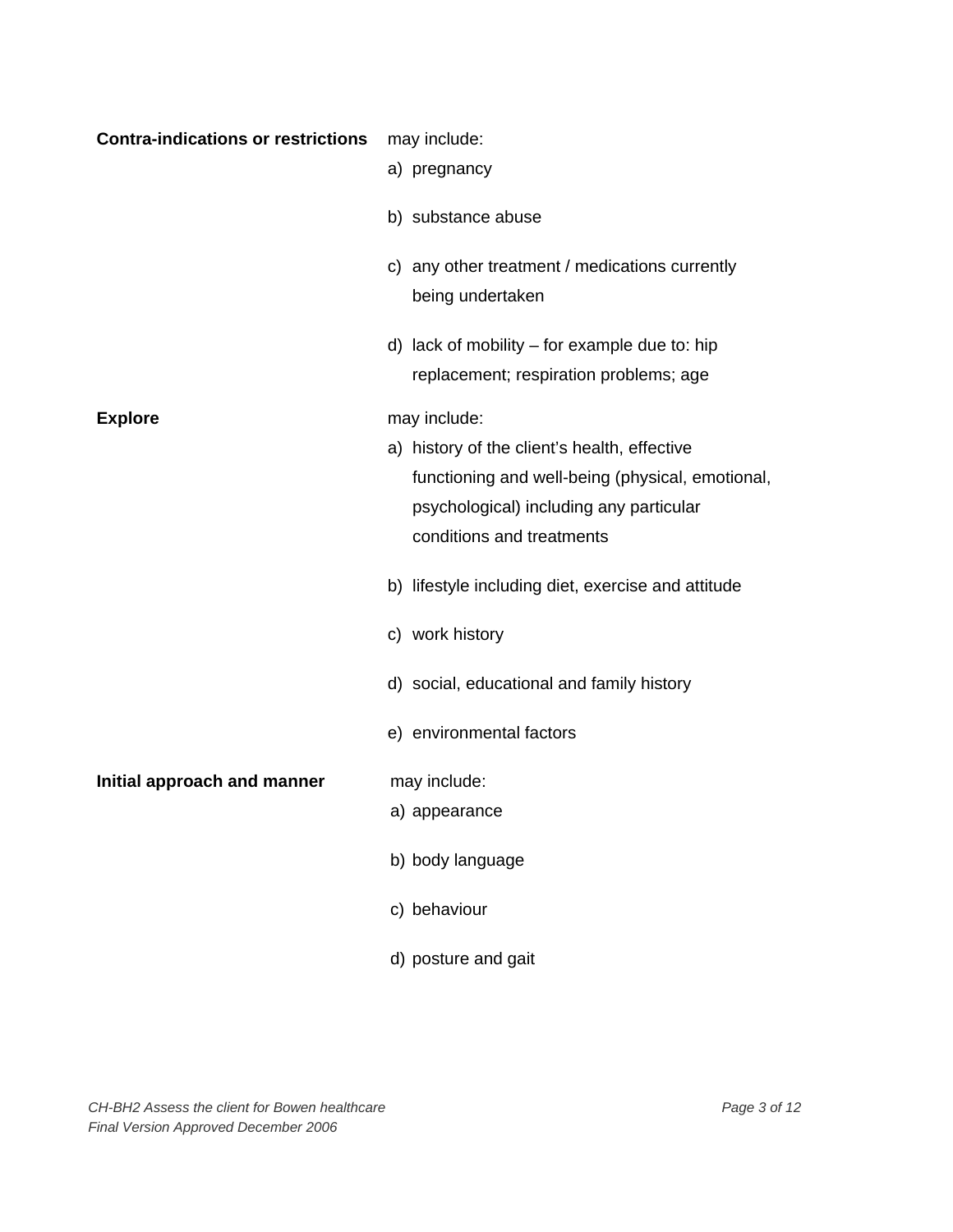| <b>Particular requirements</b> | may include:                                                                          |
|--------------------------------|---------------------------------------------------------------------------------------|
|                                | a) the client's personal beliefs and preferences                                      |
|                                | b) the client's age, sex and physical condition                                       |
|                                | c) communication differences                                                          |
|                                | d) physical support and access                                                        |
|                                | e) emotional and psychological support                                                |
| <b>Professional appearance</b> | may include:<br>a) own presentation including appropriate<br>dress/uniform/ adornment |
|                                | b) personal hygiene                                                                   |
| <b>Work area</b>               | may include:<br>a) ventilation                                                        |
|                                | b) lighting                                                                           |
|                                | c) heating                                                                            |
|                                | d) level of noise                                                                     |
|                                | e) privacy                                                                            |
|                                | f) space                                                                              |
|                                | g) cleanliness and orderliness                                                        |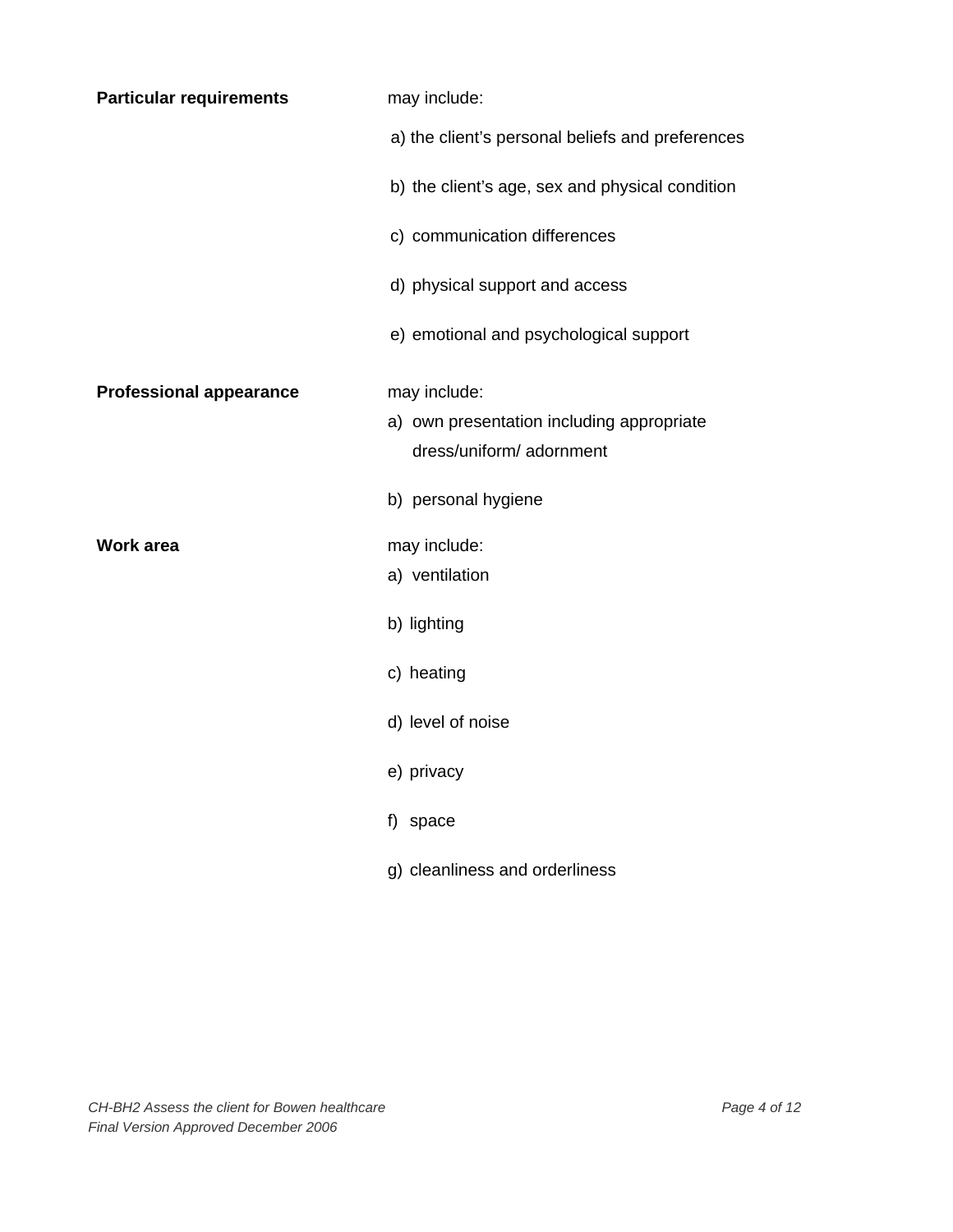### **Performance Criteria**

*You need to:* 

- 1. present a **professional appearance** and be prepared and fit to carry out the assessment
- 2. ensure that any equipment, materials, and surrounding **work area** are prepared and meet professional codes of practice, legal and organisational requirements
- 3. evaluate the client's **initial approach and manner** to assess their needs
- 4. introduce the client and any companion to those present and **confirm individual roles**
- 5. **communicate** effectively and in a manner which maintains client goodwill, trust and confidentiality
- 6. explain the nature, scope and duration of the assessment and any related interventions
- 7. inform the client of the records to be made and their right of access to these
- 8. encourage the client to ask questions, seek advice and express any concerns about the assessment
- 9. confirm the consent of the client or their companion to the assessment
- 10. ensure that the interaction with any companion(s) is appropriate to the needs of the client and yourself
- 11. respect the client's privacy and dignity throughout the assessment and ensure they are as comfortable as possible
- 12. conduct the assessment in a manner which encourages the effective participation of the client and meets their **particular requirements**
- 13. where possible determine any **contra-indications or restrictions** to assessment and take appropriate action
- 14. comply with professional and legal requirements
- 15. **explore** and establish the client's needs for Bowen healthcare
- 16. seek advice and support from an appropriate source when the needs of the client and the complexity of the case are beyond your own remit or capability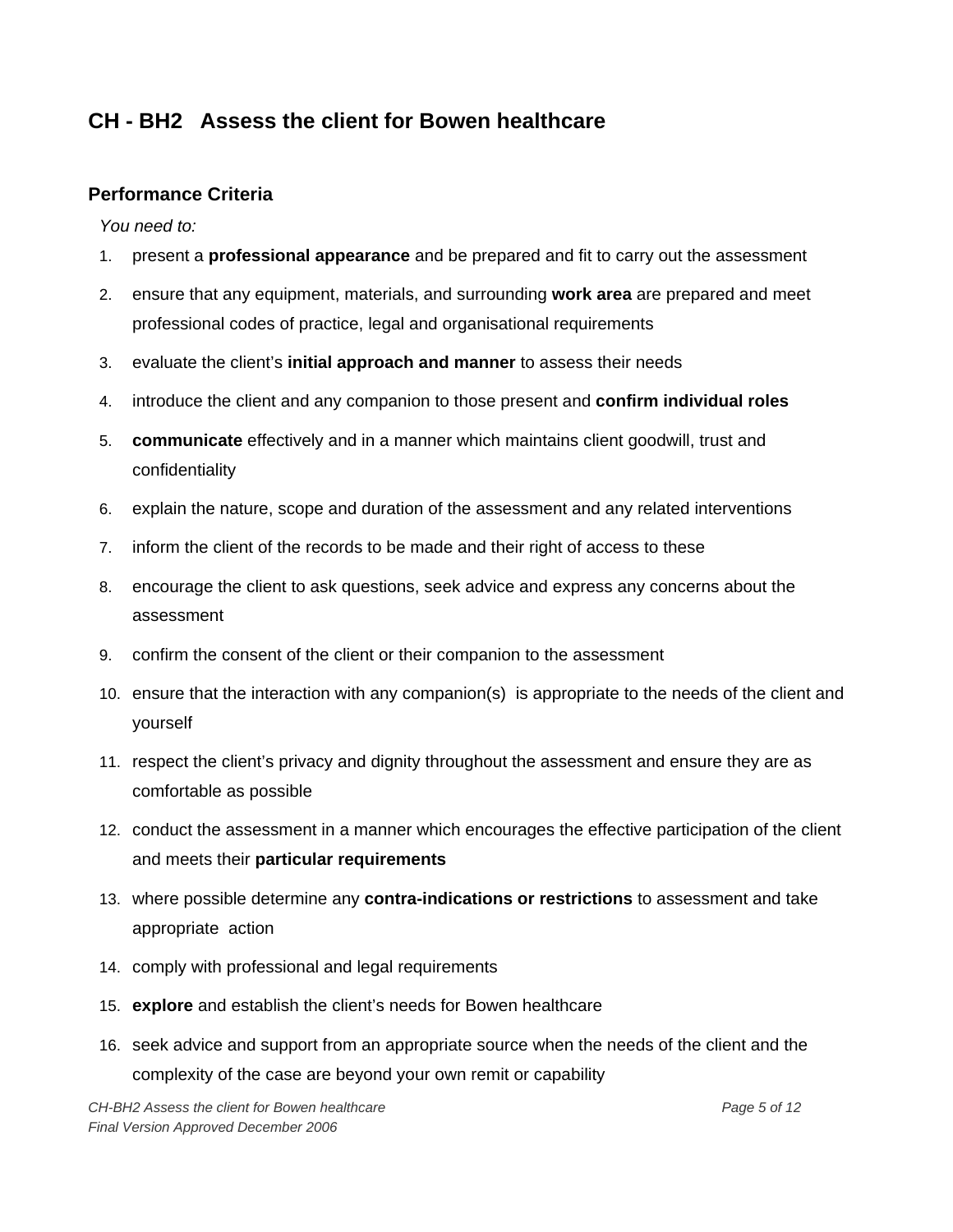- 17. halt the assessment at the request of the client or when the information obtained means that it is unsafe to proceed
- 18. inform the client when additional information is required and obtain their consent to obtain the information
- 19. evaluate the information obtained for and during the assessment and determine appropriate action
- 20. explain the outcomes of the assessment clearly and in a manner, level and pace appropriate to the client
- 21. ensure records are kept, in line with professional and legal requirements.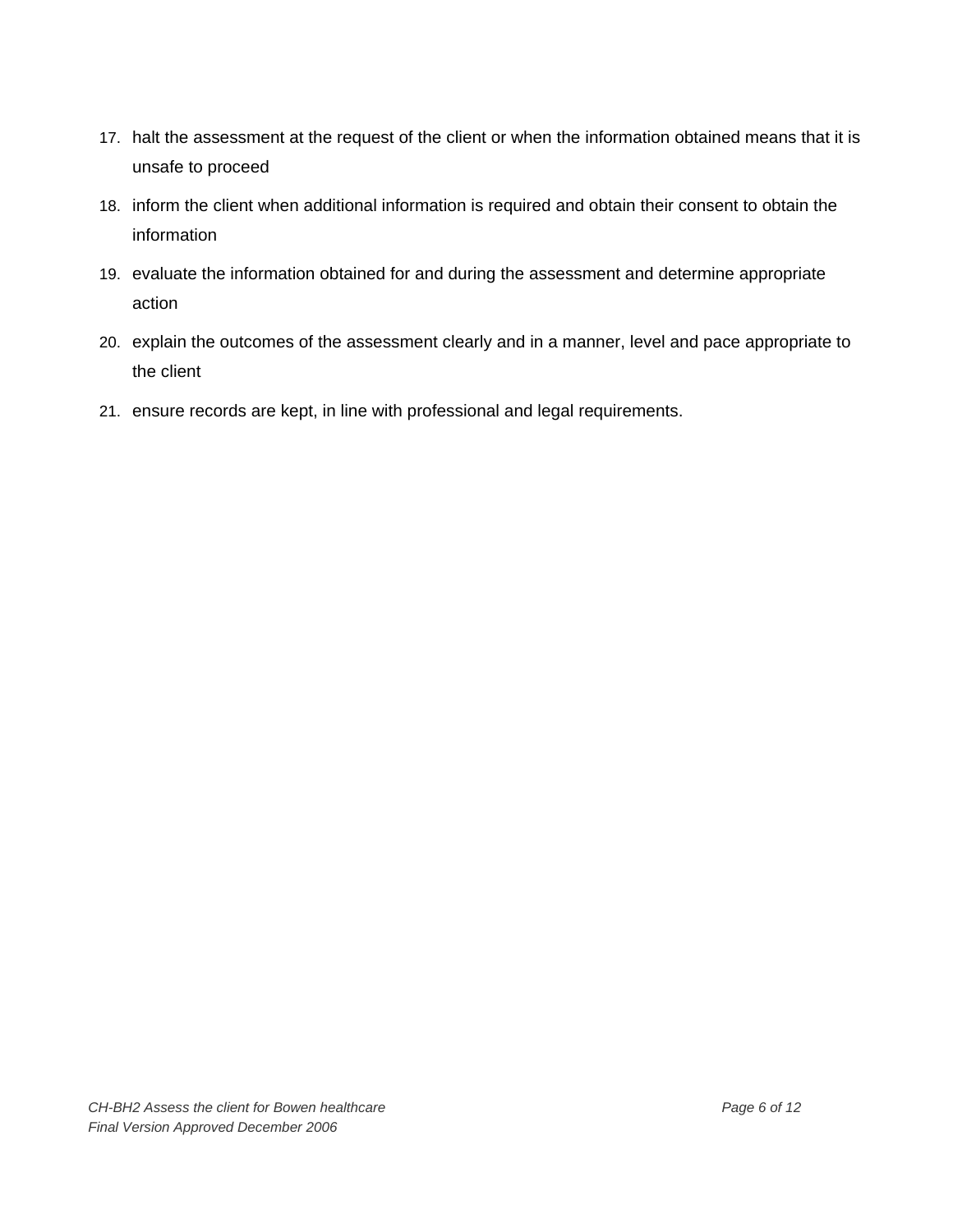### **Knowledge and Understanding**

*You need to apply:* 

- **A Professional practice and Bowen healthcare**  K1 a factual knowledge of the professional standards and codes of practice for Bowen healthcare K2 a working knowledge of relevant legislation that impacts on your work role K3 a factual knowledge of employment and organisational policies and practices K4 a working knowledge of why it is important to respect the rights of clients K5 a working knowledge of the extent of your own remit as a practitioner and the limits of your responsibilities K6 a working knowledge of communication and the professional relationship K7 an in-depth understanding of how to achieve effective communication through observation, sensitive questioning and listening K8 a working knowledge of confidentiality and confidentiality issues K9 a factual knowledge of the procedures and requirements for confidentiality, security, transmission of information and passing on of information about clients K10 a factual knowledge of consent K11 a factual knowledge of practice management
- K12 a working knowledge of how to be supportive to the client (and any companion(s)) whilst managing time effectively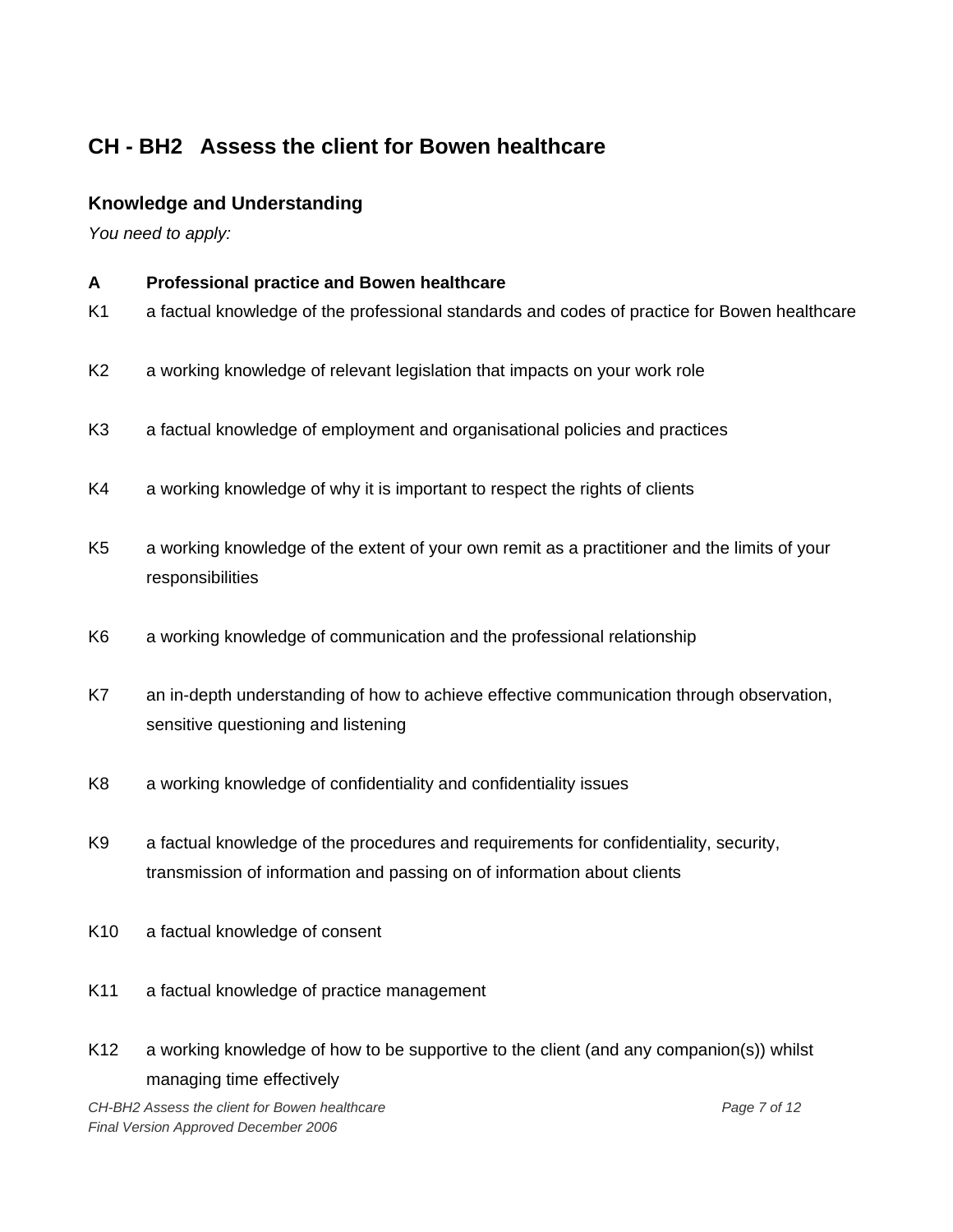#### **B Work role and practice – reflecting and developing**

- K13 a working knowledge of how to reflect on your own practice, how to identify any development needs and why it is important to do this
- K14 a working knowledge of how to evaluate the effectiveness of your own actions and learn from experience
- K15 a working knowledge of the information available on effective Bowen healthcare and how to evaluate and use this information within your own practice
- K16 a working knowledge of how the models and concepts in your area of practice have evolved and developed, how they tend to change with time and the similarities and differences between different versions
- K17 a working knowledge of how to develop links with other healthcare providers and any protocols for doing this
- K18 a factual knowledge of how to recognise the limits of your own knowledge and competence and the importance of not exceeding these limits

# **C Health, effective functioning and well-being**

- K19 a working knowledge of the concept of health, effective functioning and well-being that is consistent with the practice, principles and theory underlying your discipline
- K20 a working knowledge of why it is important to recognise that the client's previous and present care may affect their health, effective functioning and well-being
- K21 a working knowledge of how the psychological and emotional balance of the client may affect their health, effective functioning and well-being
- K22 a working knowledge of how to recognise when the body is in health balance and when it is not functioning as it should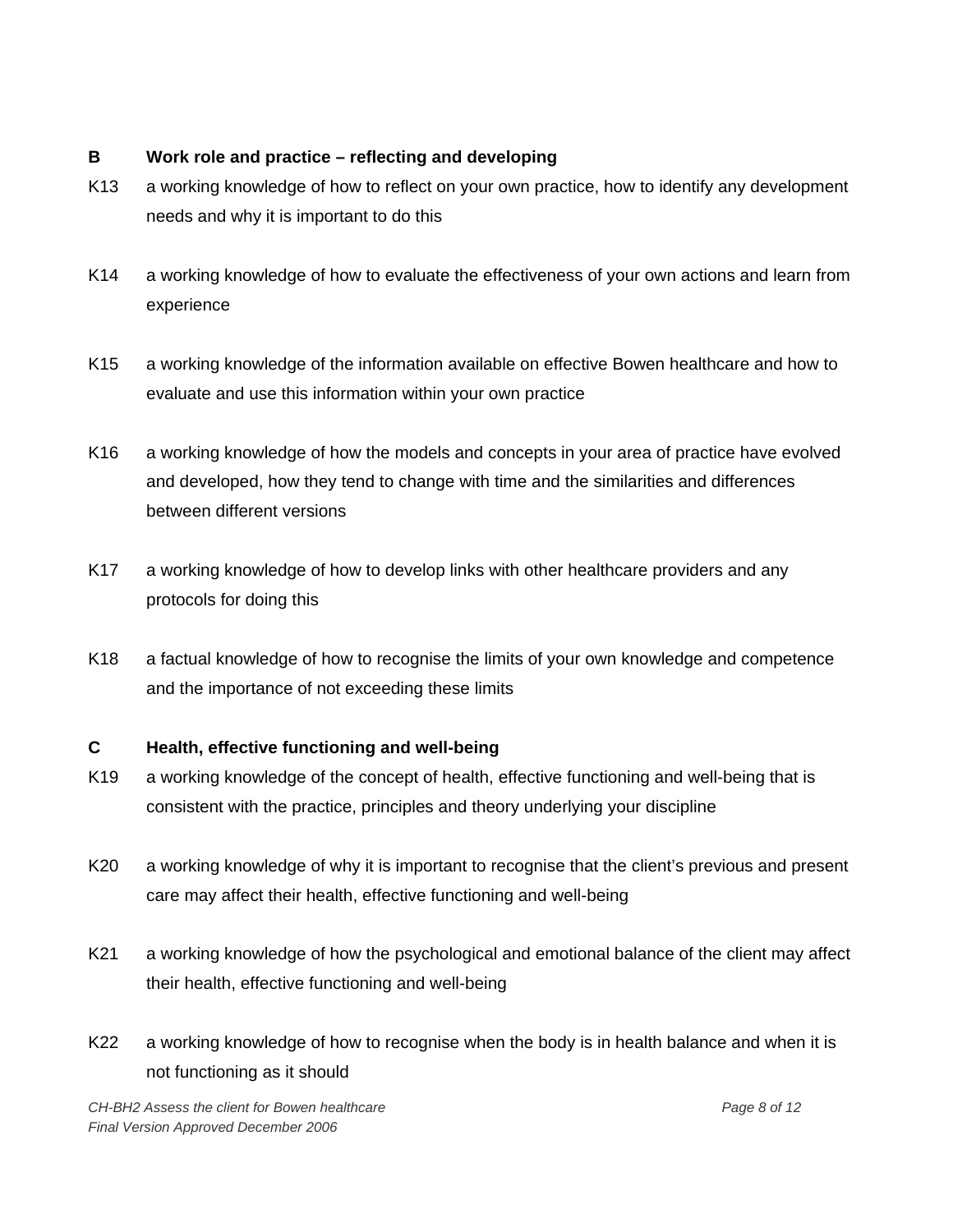- K23 a working knowledge of how signs and symptoms may be suppressed or altered by other factors such as medication, exercise, diet
- K24 a working knowledge of how the client's diet, lifestyle and emotional state can affect their health, effective functioning and well-being
- K25 a working knowledge of how the physical, social, emotional and economic context in which people live affects their health, effective functioning and well-being
- K26 a working knowledge of how personal beliefs and preferences affect how clients live and the choices they make
- K27 a working knowledge of what resources are available to clients to make changes to the context in which they live and make choices about their lifestyles
- K28 a working knowledge of the nature of illness and the impact this may have on a client's health, effective functioning and well-being
- K29 a working knowledge of why it is important to recognise conditions which may pose a serious risk to the client and when to seek immediate help or advice from other professional sources
- K30 a working knowledge of the nature of disability and your role in working with those who have disabilities
- K31 a working knowledge of how an individual's abilities and disabilities may affect the nature and form of help and support and the manner in which you provide it

#### **D The scope and methods of Bowen healthcare**

- K32 an in-depth understanding of the history, principles and development of Bowen healthcare and its relationship to other healthcare
- K33 a working knowledge of how to recognise those occasions when Bowen healthcare may be used in conjunction with other healthcare which the client is receiving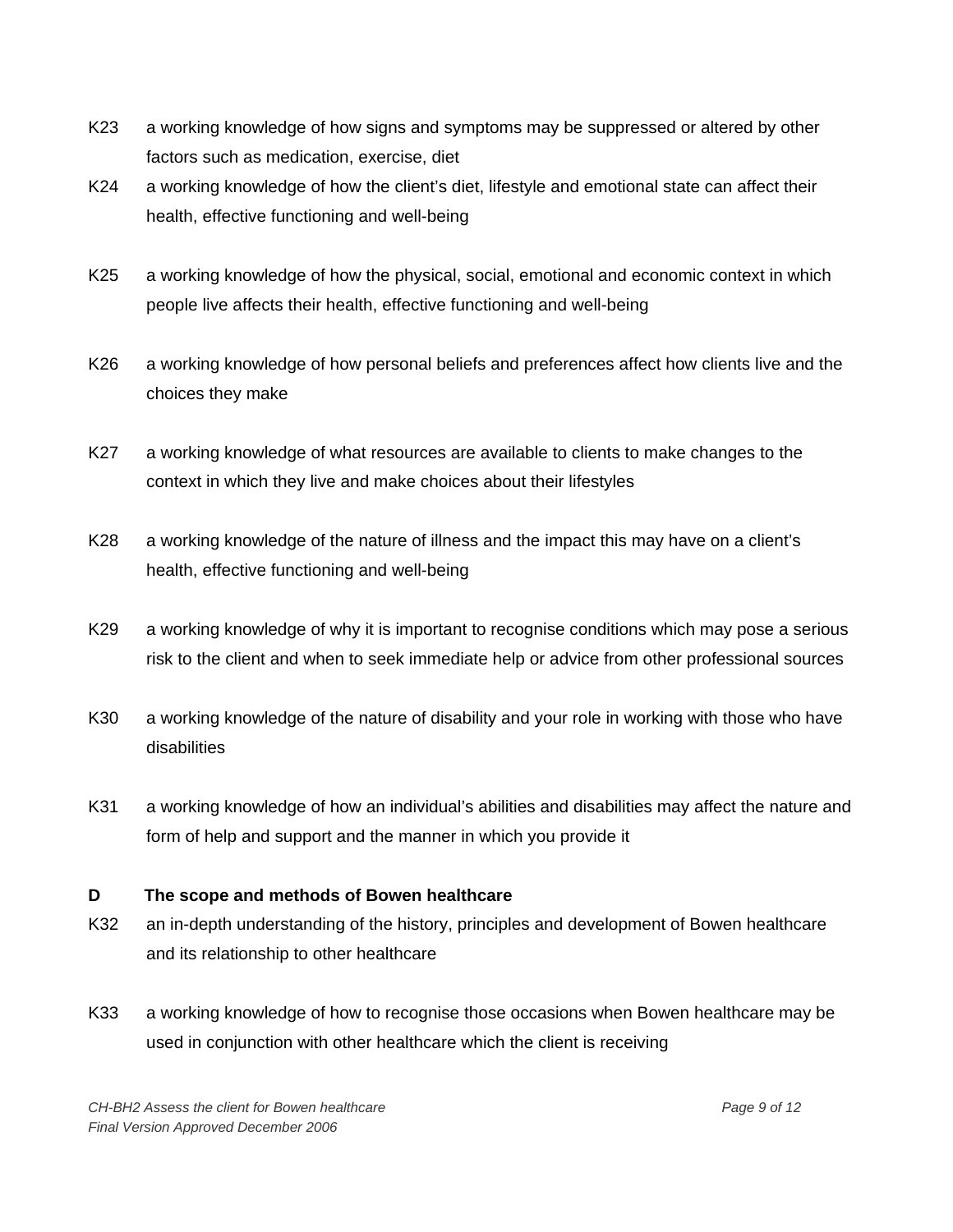- K34 an in-depth understanding of how to recognise conditions for which the discipline is incomplete in itself and for which the client should seek advice from other sources
- K35 a working knowledge of the circumstances when you may choose not to accept a client:
	- a) where the interaction may not be beneficial
	- b) the client does not want Bowen treatment
	- c) you do not wish to provide Bowen treatment
	- d) the client is in need of urgent medical care
- K36 a working knowledge of the circumstances when you must not accept a client:
	- a) you do not have the requisite experience or expertise
	- b) the circumstances where medical referral is essential
- K37 an in-depth understanding of the range, purpose and limitations of different methods which may be used for different clients with different needs
- K38 an in-depth understanding of how to determine the most appropriate method(s) for different clients and their particular needs
- K39 an in-depth understanding of how to tailor Bowen healthcare appropriately for each individual
- K40 an in-depth understanding of how to judge whether self-care procedure(s) is/are appropriate for the client

#### **E Assessing the client's needs and the appropriateness of the Bowen healthcare**

- K41 a factual knowledge of the amount of time which each assessment method is likely to take to establish the client's needs
- K42 a factual knowledge of the importance of agreeing the location and timing of the Bowen healthcare sessions with the client, and the factors which may intervene and alter plans
- K43 a working knowledge of how to provide an appropriate assessment environment for the client and the importance of doing so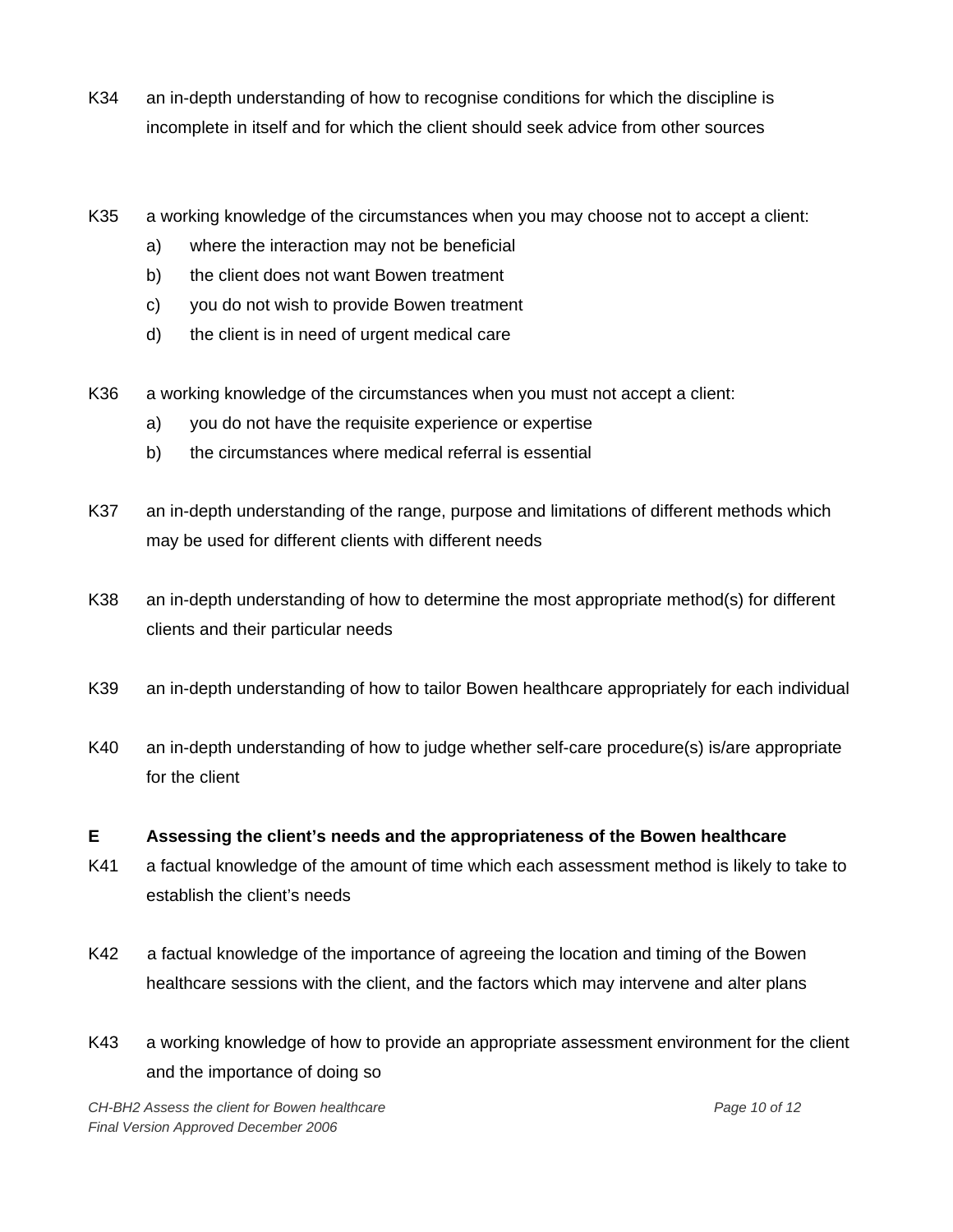- K44 a working knowledge of how to select, prepare and use a range of equipment and materials that are needed to assess the client
- K45 a factual knowledge of how to prepare and present yourself correctly to carry out assessment
- K46 a factual knowledge of why it is important to introduce everyone present and confirm their role within the assessment process
- K47 a factual knowledge of how to clarify and confirm the client's (and any companion's) understanding of the assessment process
- K48 a working knowledge of how to interpret the client's initial approach and manner and identify their needs
- K49 a working knowledge of how to select and use different assessment methods effectively
- K50 a factual knowledge of the importance of respecting the client's privacy and dignity and affording them as much comfort as possible during assessment
- K51 a working knowledge of how to establish valid and reliable information about the client, determine the priority of need and to formulate your initial hypothesis
- K52 a working knowledge of the information which would confirm or deny initial hypothesis and the reasons for this in particular cases
- K53 a working knowledge of the likely causes of particular conditions and the possibility of changing these
- K54 an in-depth understanding of the potential risks of various courses of action for the client and how to assess these realistically
- K55 an in-depth understanding of how to determine the meaning and significance of the information given by the client and how to deal with any inconsistent information gained during assessment